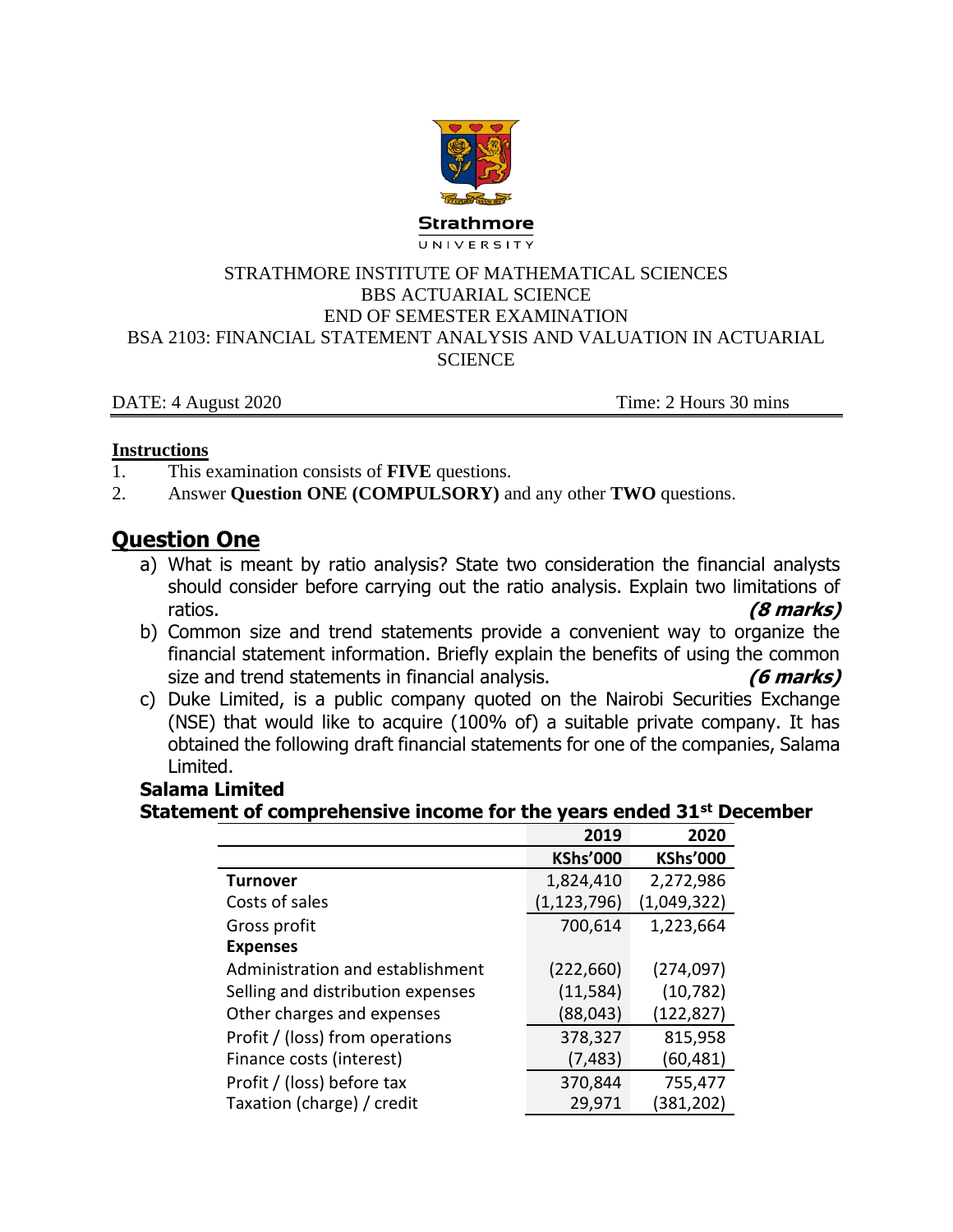| <b>Salama Limited</b>                                           |                 |           |  |  |  |
|-----------------------------------------------------------------|-----------------|-----------|--|--|--|
| Statement of financial position as at 31 <sup>st</sup> December |                 |           |  |  |  |
| <b>Assets</b>                                                   | 2019            | 2020      |  |  |  |
| <b>Non-current assets</b>                                       | <b>KShs'000</b> | KShs'000  |  |  |  |
| Property, plant and equipment                                   | 1,176,980       | 2,429,918 |  |  |  |
| <b>Current assets</b>                                           |                 |           |  |  |  |
| Inventories                                                     | 96,575          | 173,171   |  |  |  |
| Trade and other receivables                                     | 173,163         | 184,480   |  |  |  |
| Taxation recoverable                                            | 12,309          | 15,136    |  |  |  |
| Cash and bank balances                                          | 30,263          | 283,086   |  |  |  |
|                                                                 | 312,310         | 655,873   |  |  |  |
| <b>Total assets</b>                                             | 1,489,290       | 3,085,791 |  |  |  |
| <b>Shareholders' funds and liabilities</b>                      |                 |           |  |  |  |
| <b>Capital and reserves</b>                                     |                 |           |  |  |  |
| Share capital                                                   | 228,055         | 250,548   |  |  |  |
| Reserves                                                        | 789,339         | 1,577,216 |  |  |  |
| <b>Non-current liabilities</b>                                  | 1,017,394       | 1,827,764 |  |  |  |
| Deferred tax                                                    | 130,583         | 296,429   |  |  |  |
| <b>Bank loan</b>                                                | 7,784           | 4,550     |  |  |  |
| Post-employment benefits                                        | 23,281          | 11,206    |  |  |  |
| Notes in issue                                                  |                 | 600,000   |  |  |  |
| <b>Current liabilities</b>                                      | 161,648         | 912,185   |  |  |  |
| Short term portion of post-employment                           | 2,100           | 1,500     |  |  |  |
| Trade and other payables                                        | 308,148         | 344,342   |  |  |  |
|                                                                 | 310,248         | 345,842   |  |  |  |
| <b>Total shareholders' funds and liabilities</b>                | 1,489,290       | 3,085,791 |  |  |  |

Profit / (loss) after tax **400,815 374,275**

#### **Additional information:**

Salama Limited has 400,000 ordinary shares outstanding and it operates on a 365 calendar-year. Assume all sales are made on credit.

#### **Required:**

### **a) From the information provided, compute the following ratios for Salama Limited for the years ended 31 st December 2019 and 2020.**

| <i>i) Return on capital employed</i>      | (2 marks) |
|-------------------------------------------|-----------|
| ii) Asset turnover                        | (2 marks) |
| <i>iii) Inventory conversion period</i>   | (2 marks) |
| iv) Accounts receivable collection period | (2 marks) |
| v) Current ratio                          | (2 marks) |
|                                           |           |

**b) Based on the ratios you have computed in (b) above, assess the relative performance and financial position of Salama Limited for the two years ended 31 st December 2019 and 2020 to inform the directors of Duke Limited in their acquisition decision. (6 marks) (Total: 30 marks)**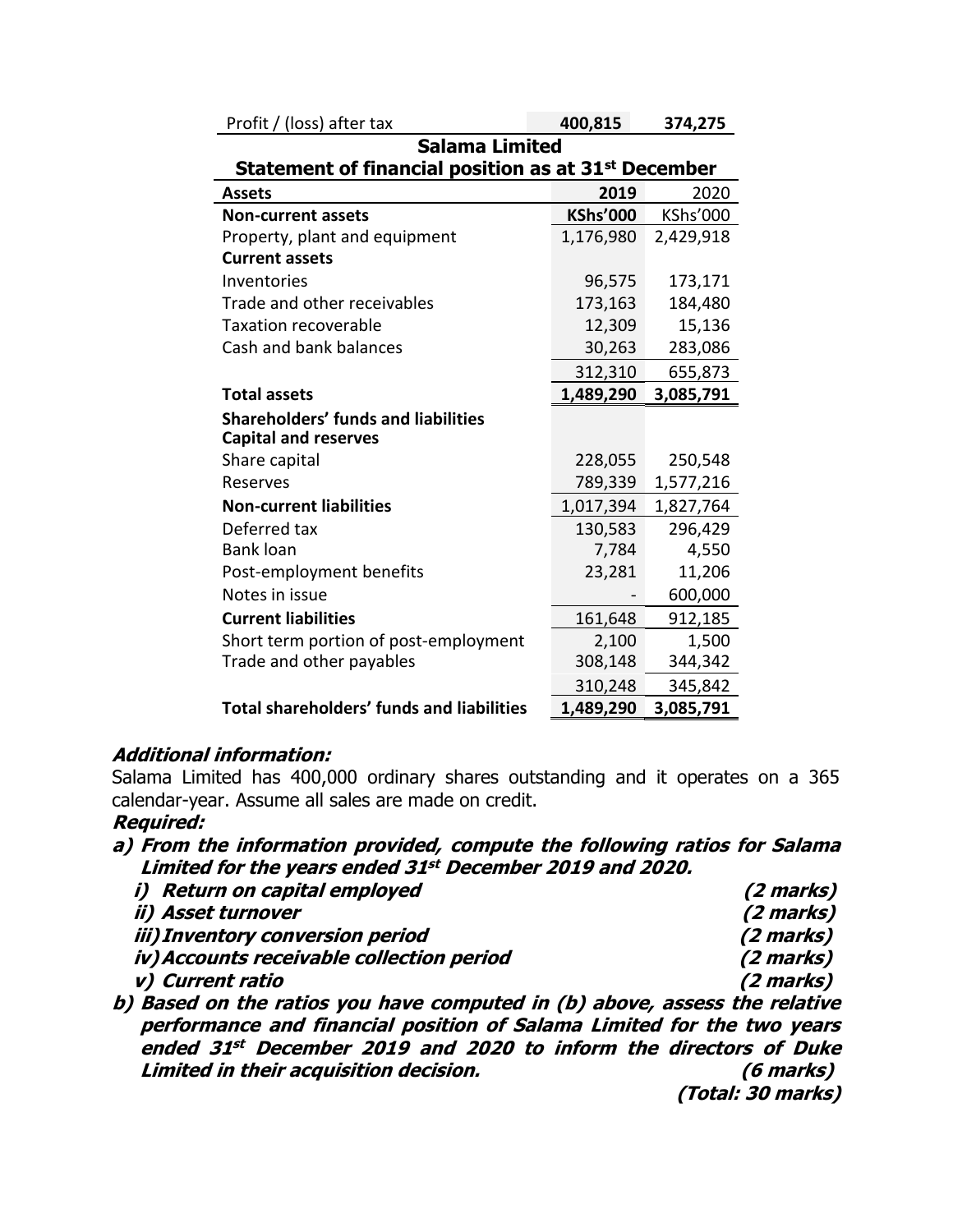# **Question Two**

a) One metric of particular importance to an equity investor is earnings per share (EPS). EPS is an input into ratios such as the price/earnings ratio. Better still presentation of EPS enables each shareholder to compute his or her share of the company's earnings.

#### **Required:**

## **Discuss the importance of EPS to both the current and potential investors citing relevant examples. (6 marks)**

b) Natto Limited is a company which deals with the manufacture of polythene papers. As a result of a new legislation banning the use of polythene papers in country K in 2019, Natto Limited has been experiencing cash flow problems since then. The information provided below shows the performance of various subsidiaries of the company for the year ended 30 June 2020:

| Company      | Workina         | <b>Retained</b> | <b>EBIT</b>     | <b>Market value</b> | <b>Liabilities</b> | <b>Sales</b>    | Total           |
|--------------|-----------------|-----------------|-----------------|---------------------|--------------------|-----------------|-----------------|
|              | <b>Capital</b>  | <b>Earnings</b> |                 | of equity           |                    |                 | <b>Assets</b>   |
|              | <b>Shs'000'</b> | <b>Shs'000'</b> | <b>Shs'000'</b> | <b>Shs'000'</b>     | <b>Shs'000'</b>    | <b>Shs'000'</b> | <b>Shs'000'</b> |
| A Ltd        | 8,000           | 72,000          | 90,000          | 40,000              | 100,000            | 240,000         | 250,000         |
| <b>B</b> Ltd | 6,000           | 36,000          | 20,000          | 6,000               | 12,000             | 140,000         | 120,000         |
| C Ltd        | 12,000          | 34,000          | 18,000          | 62,000              | 680,000            | 1,000,000       | 1,200,000       |
| D Ltd        | 50,000          | 240,000         | 380,000         | 180,000             | 800,000            | 1,800,000       | 2,400,000       |

### **Natto Limited**

### **Required:**

- i) **The Altman's Z Score for each subsidiary company and a comment on each of the results obtained (8 marks)**
- ii) **It has been suggested that other ratios ought to be incorporated into the Altman's bankruptcy prediction model. What is your opinion on this? (6 marks)**

**(Total: 20 marks)**

## **Question Three**

- a) Financial ratios can help a firm identify its strategic and competitive capabilities and adjust accordingly. Giving a *relevant example*, analyze the relevance of this proposition. **(8 marks)**
- b) An analyst has gathered data from two companies in the same industry, Alpha and Beta Limited.

|          | <b>Alpha Limited</b><br>(Shs 'millions) | <b>Beta Limited</b><br>(Shs 'millions) |
|----------|-----------------------------------------|----------------------------------------|
| Revenues | 500                                     | 900                                    |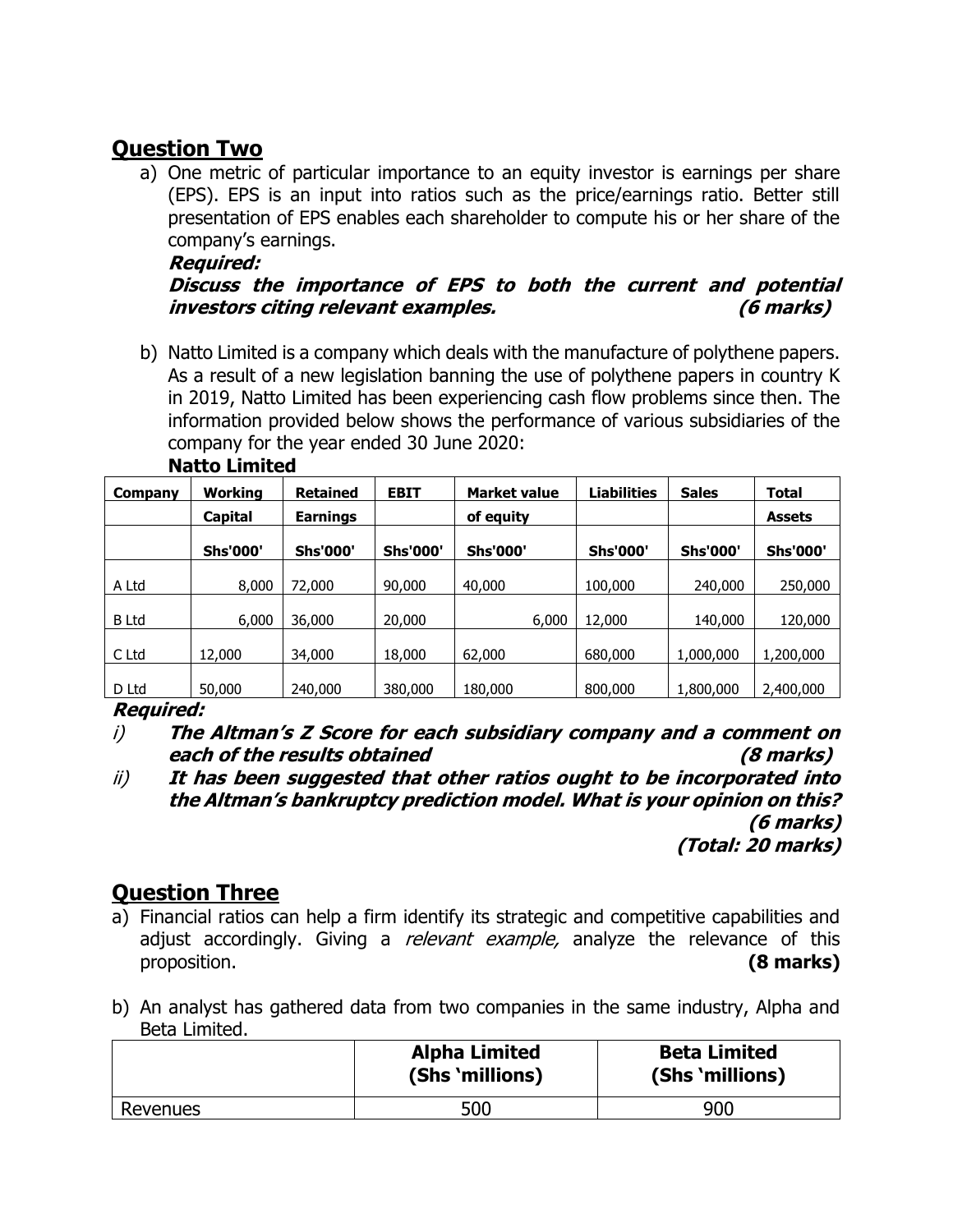| Operating income     | 35  | 100 |
|----------------------|-----|-----|
| Interest expense     |     |     |
| Income before taxes  | 30  | 100 |
| <b>Taxes</b>         |     | 40  |
| Net income           |     | 60  |
| Total assets         | 250 | 300 |
| Total debt           | 100 | 50  |
| Owner's equity (book | 150 | 250 |

Required:

**Calculate the return on equity, (ROE) for both companies and explain the critical factors that can lead to a higher ROE. (12 marks) (Total: 20 marks)**

## **Question Four**

Mary is a financial analyst who is preparing to forecast cash flow for Parma limited as an input into her valuation model. She asked you to evaluate the historical cash flow statement of Parma limited which is presented here below. Parma limited presents its financial statement in conformity with IFRSs.

### **PARMA GROUP STATEMENT OF CASHFLOWS FOR THE YEAR ENDED 31ST DECEMBER**

|                                      |         | 2020    |         | 2019    |  |
|--------------------------------------|---------|---------|---------|---------|--|
|                                      | Shs 'm' | Shs 'm' | Shs 'm' | Shs 'm' |  |
| Cash flows from operating activities |         |         |         |         |  |
| Profit before tax                    |         | 178     |         | 142     |  |
| Adjustment:                          |         |         |         |         |  |
| Profit from associates               | (4)     |         | (6)     |         |  |
| Finance cost                         | 6       |         | 7       |         |  |
| Depreciation                         | 64      |         | 53      |         |  |
| Impairment on goodwill               | 4       |         | 3       |         |  |
| Amortization of patents              | 3       |         | 3       |         |  |
| Amortization of trade licenses       | 23      |         | 18      |         |  |
| Loss on disposal of PPE              | 10      |         | 9       |         |  |
|                                      | 106     | 106     | 87      | 87      |  |
|                                      |         | 284     |         | 230     |  |
| Changes in working capital           |         |         |         |         |  |
| Increase/decrease in inventory       | (96)    |         | 123     |         |  |
| Increase in receivables              | (62)    |         | (65)    |         |  |
| Decrease/Increase in payables        | 45      |         | (158)   |         |  |
|                                      | (113)   | (113)   | (100)   | (100)   |  |
|                                      |         | 171     |         | 130     |  |
| Interest paid                        |         | (4)     |         | (6)     |  |
| <b>Taxation paid</b>                 |         | (26)    |         | (42)    |  |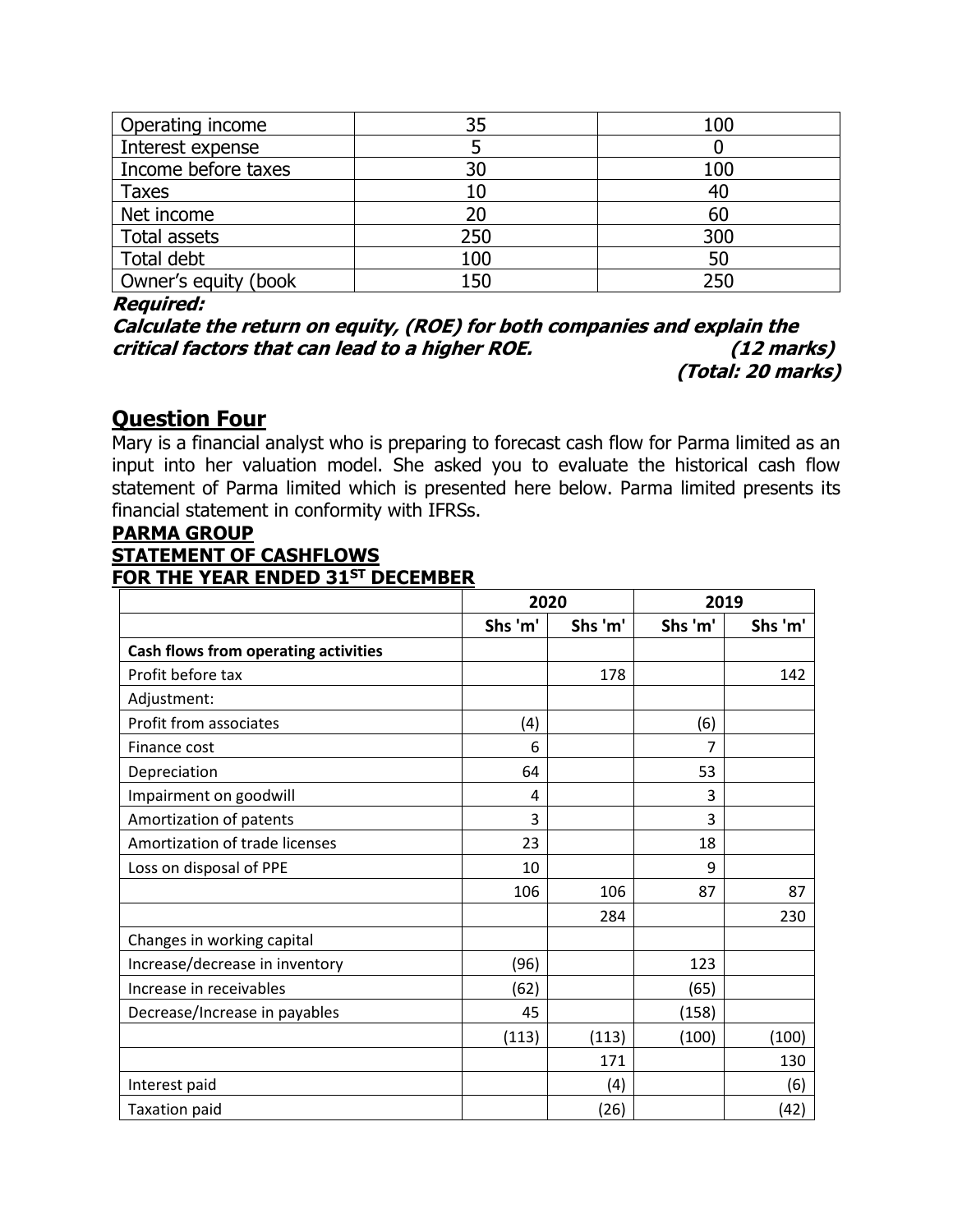| Cash flows from operating activities               |              | 141   |      | 82   |
|----------------------------------------------------|--------------|-------|------|------|
| Cash flows from investing activities               |              |       |      |      |
| <b>Acquisition of PPE</b>                          | (50)         |       | (95) |      |
| Acquisition of available for sale financial assets | (5)          |       | (14) |      |
| Acquisition of trade licenses                      | (100)        |       |      |      |
| Disposal of PPE                                    | 4            |       | 15   |      |
| Disposal of FV through p/l a/c                     | 5            |       |      |      |
| Dividends from associates                          | $\mathbf{1}$ |       | 4    |      |
| Cash flows used in investing activities            | (145)        | (145) | (90) | (90) |
| <b>Cash flows from financing activities</b>        |              |       |      |      |
| Issue of shares                                    | 90           |       | 45   |      |
| Issue of debentures                                | 40           |       | 20   |      |
| Redemption of bank loan                            | (8)          |       | 25   |      |
| Dividends paid: H ltd                              | (80)         |       | (60) |      |
| : N.C.I.                                           | (1)          |       | (5)  |      |
| Cash flows from financing activities               | 41           | 41    | 25   | 25   |
| Cash and Cash equivalent during the year           |              | 37    |      | 17   |
| Cash and Cash equivalent bal b/f                   |              | (23)  |      | (40) |
| Cash and Cash equivalent bal c/f                   |              | 14    |      | (23) |

**Required:**

- **a) What are the major sources of cash for Parma limited? (4 marks)**
- **b) What is the relationship between the net profit before tax and cash flow from operating activities? (6 marks)**
- **c) Is the cash flow from operating activities sufficient to cover capital expenditures? (2 marks)**
- **d) Evaluate the liquidity position of Parma limited and in particular the going concern of the entity. (8 marks)**

 **(Total: 20 marks)**

## **Question Five**

- a) Explain what is meant by the term 'Earnings management' **(2 marks)**
	-
- b) Recording the substance of transactions, rather than their legal form, is an important principle in financial accounting. Abuse of this principle can lead to profit manipulation; non-recognition of assets and substantial debt not being recorded on the balance sheet.

### **Required:**

### **Describe how the use of off-balance sheet financing can mislead users of financial statements (your answer should lay emphasis on earnings management). (6 marks)**

c) According to IASs 33 (*Earnings Per Share*), explain why the diluted earnings per share is more suitable for valuation purposes than the basic EPS. **(4 marks)**